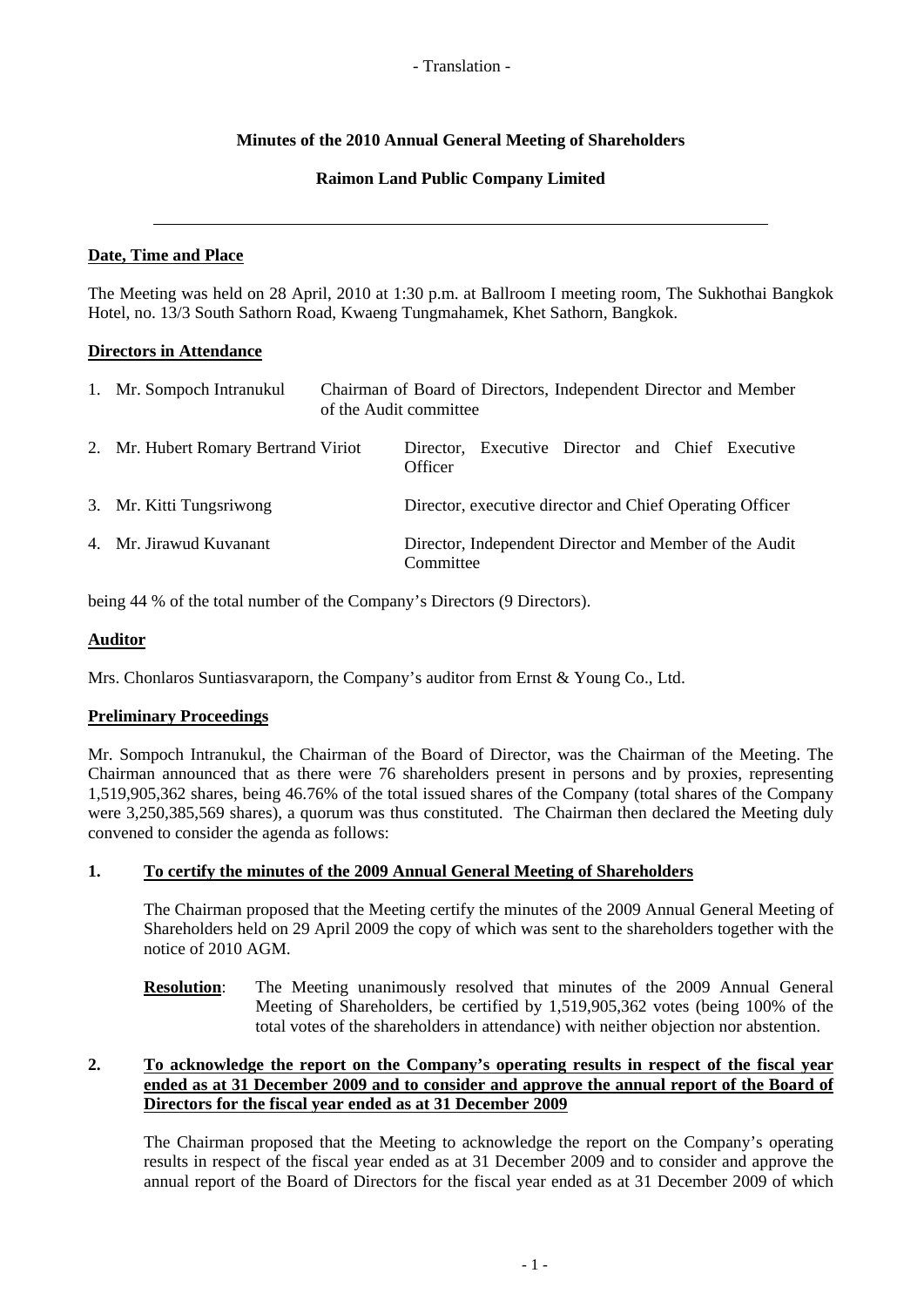the details were set out in the 2009 annual report of the Company that was sent to shareholders together with the notice of 2010 AGM.

**Resolution** The Meeting unanimously resolved that the report on the Company's operating results in respect of the fiscal year ended as at 31 December 2009, be acknowledged and the annual report of the Board of Directors for the fiscal year ended as at 31 December 2009, be approved by 1,519,905,362 votes (being 100% of the total votes of the shareholders in attendance) with no objection nor abstention.

#### **3. To consider and approve the audited balance sheet and profit and loss statements for the fiscal year ended as at 31 December 2009**

The Chairman proposed that the Meeting consider and approve the audited balance sheet and profit and loss statements for the fiscal year ended as at 31 December 2009 of which the details are set out in the Company's financial statements which forms part of the annual report sent to shareholders together with the notice of this meeting.

Mr. Suwit Laohaponwattana, the Company's shareholder holding 11,889,507 shares in the Company, asked the Chairman as follows:

1. The Company should make the presentation on the reports of company's operating results and financial statements in past year so that the shareholders had opportunity consider such reports before being called for voting.

Mr. Kitti Tungsriwong, Director, Executive Director and Chief Operating Officer, was assigned to deal with the question. Mr. Kitti explained that in 2009, the company had revenue from the sales of real estate projects, which increased constantly. According to its consolidated financial statements in 2009, the Company's revenue from the sale of its real estate projects increased to Baht 3,098 million (in 2008 the Company's revenue from the sale of its real estate projects was Baht 2,706 million). The total revenue when included other revenue equaled to Baht 3,387 million. The main revenue stream was derived from three major projects e.g. The River, Northpoint and The Heights.

In 2009, the Company's sale cost, operating expense and loss from depreciation of land to be sold equaled to Baht 3,336 million, which caused the Company to have profit before deducting loss from joint venture business of Baht 51 million. However, there were loss from investment in its joint venture business of Baht 163 million and other financial expense of Baht 164 million. As a result, the Company incurred net loss in 2009 of Baht 277 million.

2. Due to the extension of the period for the repayment of short term loan given by financial institution to the Company, its subsidiary e.g. Raimon Land Property Co., Ltd (**Raimon Land Property**) from April 2009 to April 2010, would Raimon Land Property be able to repay such loan?

Mr. Kitti Tungsriwong, Director, Executive Director and Chief Operating Officer, was assigned to deal with the question. Mr. Kitti explained that Raimon Land Property sold its land and used part of the fund derived from the sale of land to repay such loans in full .

3. Was there any unpaid loan or was there any need to extend the repayment period of loan from financial institution?

Mr. Kitti Tungsriwong, Director, Executive Director and Chief Operating Officer, was assigned to deal with the question. Mr. Kitti explained that most of the loans were project finance such as Northpoint. The Company would repay such loan once the ownership of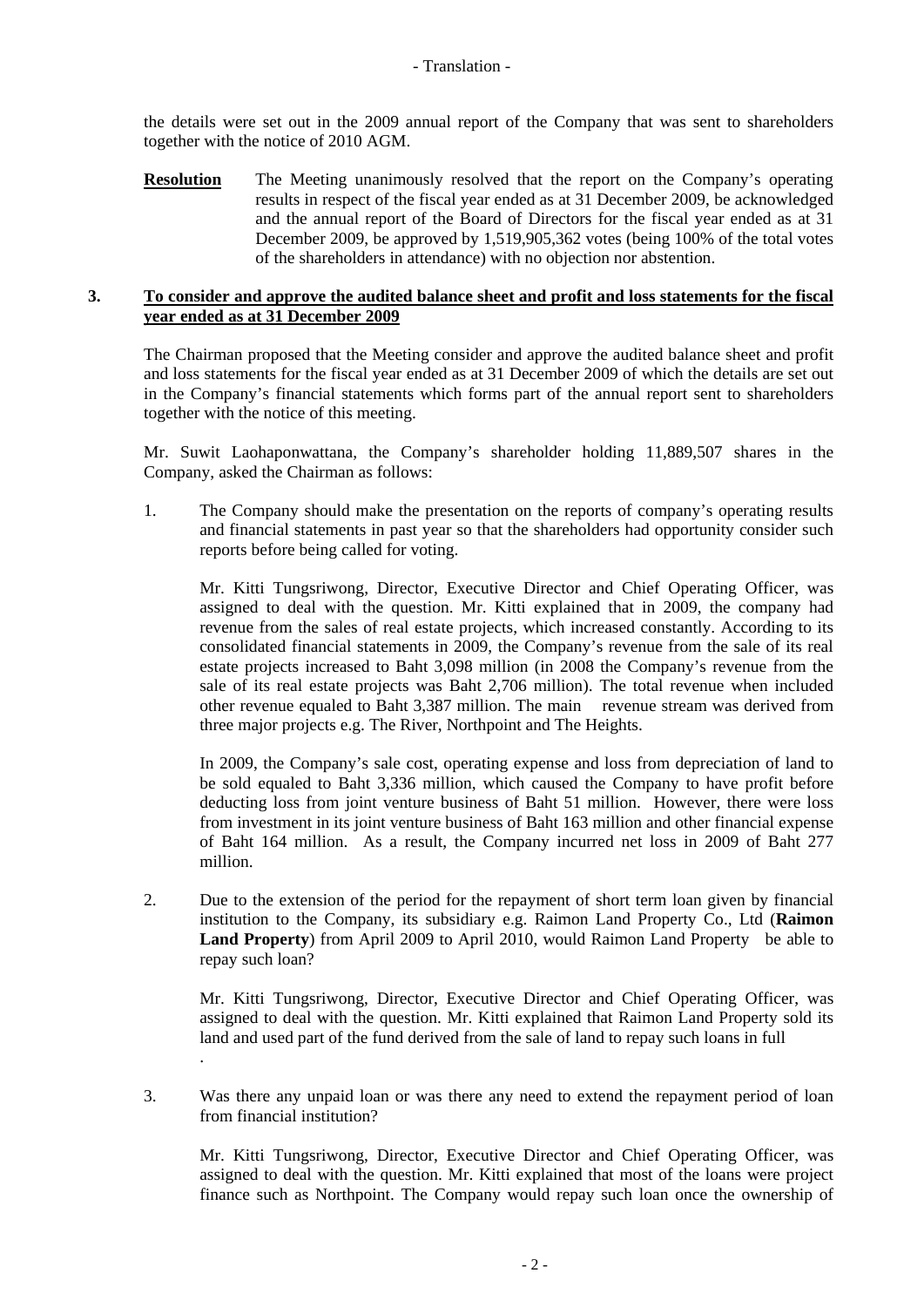condominiums has been transferred to the purchasers. The Company partly begun such ownership transfer and Baht 400 million was repaid. Northpoint had been targeted to complete its construction in 2nd quarter of 2010. This was similar to The River of which the loan would be repaid upon the ownership transfer of condominium units to purchasers. For The Heights, the construction had been complete, the ownership transfer of condominium units begun in January 2009. The loan in respect of this project was repaid in full.

Mr. Chonlakit Praipaisarnkit, the Company's shareholder holding 100,000 shares in the Company, asked the Chairman as follows:

1. According to the company's annual report, whether the Company's operating results in 2009 were considered as reaching its lowest point and what would be the tendency of the Company's operating results in 2010?

Mr. Kitti Tungsriwong, Director, Executive Director and Chief Operating Officer, was assigned to deal with the questions. Mr. Kitti explained that to consider whether the Company's operating results reaching its lowest point, overall economic and political situation must be taken into account. With respect to the tendency of the Company's operating results in 2010, this depended on the total sale of the Company's project such as The River, which currently had total sale of approximately Baht 9,400 million. There had been significant progress on its construction and the revenue recognition was subject to the progress on construction and sale. The project had been targeted for completion in late 2011 or early 2010.

2. Would the main revenue of the Company in 2010 come from the existing projects in 2009? Would the company launch the new project in 2010?

Mr. Kitti Tungsriwong, Director, Executive Director and Chief Operating Officer, was assigned to deal with the questions. Mr. Kitti explained that the Company anticipated that the main revenue in 2010 would gain from the existing projects in 2009 e.g. The River and Northpoint which is now under construction. In 2010, the Company planned to officially launch its new project, 185 Rajdamri, in the 2nd quarter of 2010.

Mr. Nawanan Singh Duwa, the Company's shareholder holding 177,551 shares in the Company, asked the Chairman as follows:

1. How much the advertising budget did the Company spend in 2009 and how much the advertising budget would the Company expect to spend in 2010?

Mr. Kitti Tungsriwong, Director, Executive Director and Chief Operating Officer, was assigned to deal with the question. Mr. Kitti explained that according to the Company's financial statements, the advertising budget was reduced by approximately Baht 200 Million. In 2010 the Company would spend the advertising budget for 185 Rajdamri project depending on current economic and political situation.

2. Have the Company set the advertising budget?

 Mr. Hubert Romary Bertrand Viriot, Director, Executive Director and Chief Executive Officer, was assigned to deal with this question. Mr. Hubert explained that the Company had the policy to set marketing expense at the same rate as other developer which was approximately 2-3% of the revenue of its projects.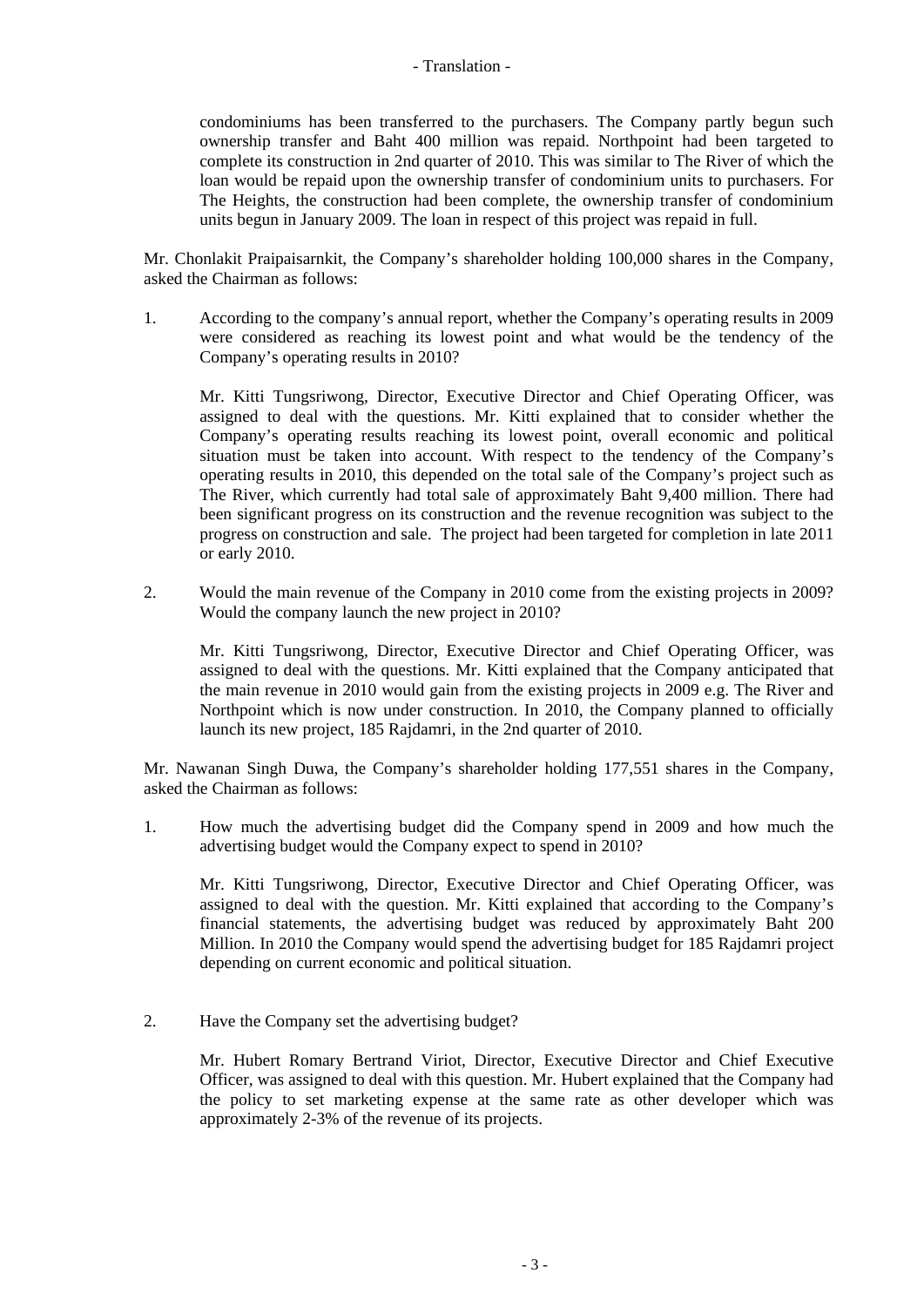3. What was the company's target for its sale in this year?

Mr. Hubert Romary Bertrand Viriot, Director, Executive Director and Chief Executive Officer, was assigned to deal with this question. Mr. Hubert explained that in this year, the Company set the sale target to be more than Baht 6,000 million. The sale would depend on various factors including political factor that might have effect on the sale target for this year..

4. Have the accounting standard concerning the revenue realization affected the Company?

The Chairman explained that the accounting standard concerning the revenue realization would change in 2011 and it was now in the stage of public hearing. If such accounting standard was amended, the Company had to adjust to comply with the new standard.

Mr. Chonlakit Praipaisarnkit, the Company's shareholder holding 100,000 shares in the Company, asked the Chairman about the main content of the accounting standard concerning revenue realization.

The Chairman explained that the Company would realize its revenue once the ownership in property was transferred. If the Company incurred any expenses before transferring ownership of property such as advertising expense, administration expense, employee cost, it was not certain whether the accounting standard would relent on the booking ofsuch expenses. It might have to wait until the time where such accounting standard would come into force.

Mr. Sittichok, the Company's shareholder holding 316 shares in the Company, asked the Chairman as follows:

1. What would be the effect to the Company's revenue if the Company would be unable to commence 185 Rajdamri Project?

Mr. Kitti Tungsriwong, Director, Executive Director and Chief Operating Officer, was assigned to deal with this question. Mr. Kitti explained that it was expected that the Company would not have realized the revenue from this project in this year. This was because the progress on its construction would not reach 10%. The project was targeted to be complete in 2013.

2. How would Light House project of Rasa Property Development Pcl, which was located nearby The River, affect the decision making of purchasers, considering the size of condominium units and sale price of The River which was much higher than such project?

Mr. Kitti Tungsriwong, Director, Executive Director and Chief Operating Officer, was assigned to deal with this question. Mr. Kitti explained that most of the Company's customers were the high-end customers and the condominium's prices would depend on quality of materials and locations. Although the prices of the Company's project were higher than other projects, the Company's projects had a better quality and location. As a result the price of the Company's projects would be higher than other developers' projects.

Mr. Chonlakit Praipaisarnkit, the Company's shareholder holding 100,000 shares in the Company, asked the Chairman as follows:

1. In 2010, was it necessary for the Company to obtain loans from financial institutions for its projects?

Mr. Kitti Tungsriwong, Director, Executive Director and Chief Operating Officer, was assigned to deal with this question. Mr. Kitti explained that for developing the Company's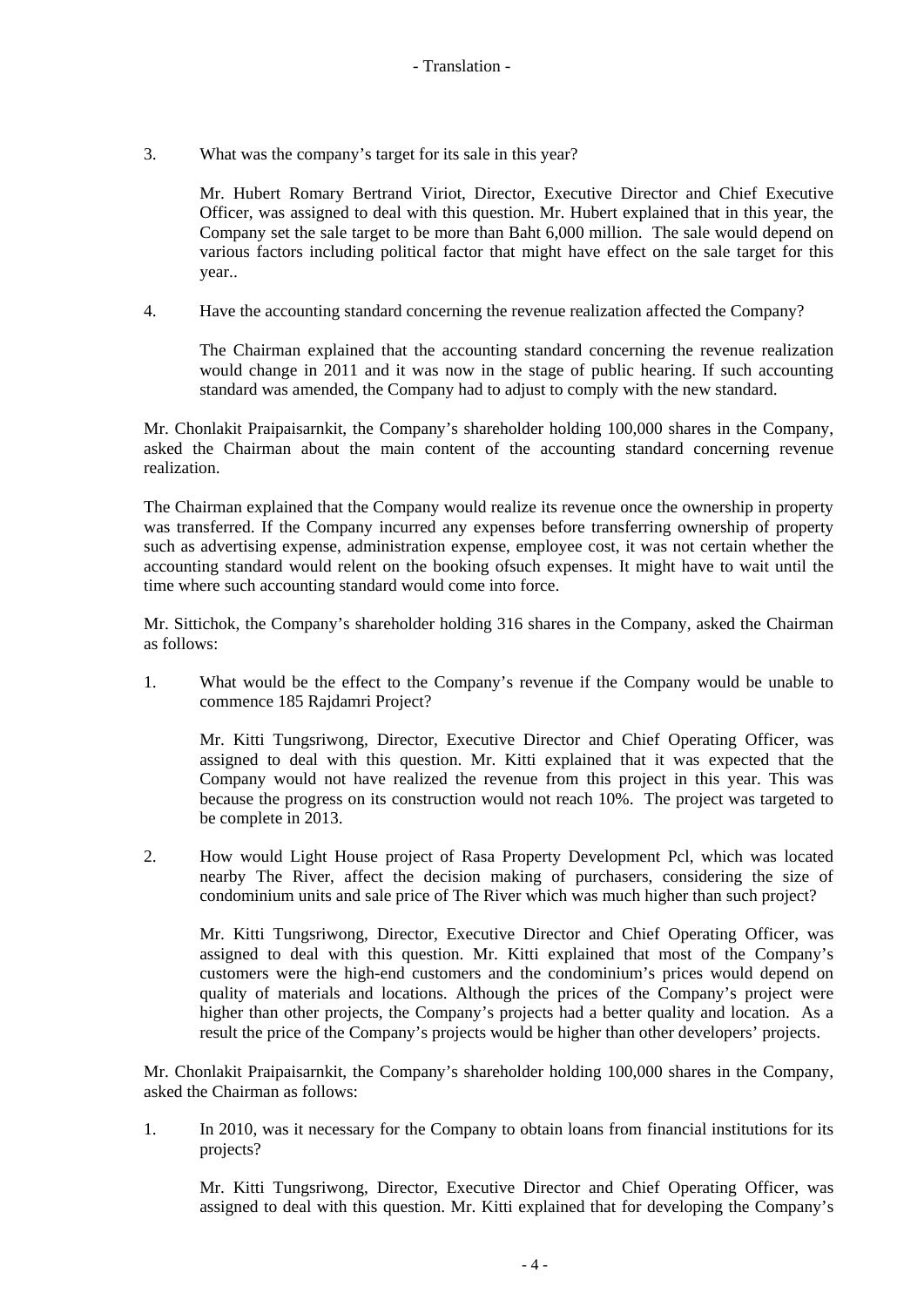projects, the Company obtained loans from financial institutions. Northpoint project would be complete within two months. Upon the completion of ownership transfer of condominium units, cash-flow would flush into the Company. Presently, approximately 70- 80 condominium units were transferred to purchasers and the outstanding loans of approximately Baht 400-500 Million was repaid.

2. With respect to Northpoint, what would be the value of condominium units in Northpoint that had not been transferred and how many condominium units would be transferred in 2010?

Mr. Kitti Tungsriwong, Director, Executive Director and Chief Operating Officer, was assigned to deal with the questions. Mr. Kitti explained that according to the Company's information, the value of condominium units that had not been transferred was approximately Baht 2,000 Million and it was expected that the ownership transfer of all condominium units would be complete within this year, which would enable the Company to repay all outstanding loans.

In addition, there was a shareholder asking the Chairman that it was indicated that the Company increase its investment in The River from 60% to 85%. The estimated revenue for the next 3 years would increase from Baht 9,000 million to Baht 12,750 million. Were such figures considered as the total revenues for the next three years or the revenue of the third year only?

The Chairman answered that such figures were expected to be the total revenue of the next three years.

Mr. Chonlakit Praipaisarnkit, the Company's shareholder holding 100,000 shares in the Company, asked the Chairman as follows:

1. When would the company make profits?

Mr. Kitti Tungsriwong, Director, Executive Director and Chief Operating Officer, was assigned to deal with this question. Mr. Kitti explained that the Company was doing its best to become profitable, but this also depends on current economic and political situation.

The Chairman further explained that the Company actually gained profits from the development of all projects but the revenue realization depended on the progress on construction and sale in the relevant year.

2. By comparison with other listed companies such as Sansiri Pcl. and Land and House Pcl, they had the same types of customers as Raimon Land Pcl. They always launched new projects, made steady growth and gained more profits every years. Why had Raimon Land Pcl not made any profits as those companies?

Mr. Kitti Tungsriwong, Director, Executive Director and Chief Operating Officer, was assigned to deal with this question. Mr. Kitti explained that the Company was trying its best to become profitable. In 2008, the Company had profit from its operating results but 2009, the Company was adversely affected by Lehman Brothers' crisis. As a result, the Company had to sell some properties in order to obtain cash for using in its operation and project development, which caused the Company to incur loss in the past year.

Mr. Piyapan Wongyara, the Company's shareholder holding 2,145,500 shares in the Company, asked the Chairman that according to the Company's annual report, the Company incurred expense due to the cancellation of steel supply contract by its subsidiary, which caused such subsidiary to pay cancellation fee in the amount of Baht 228.2 Million. Would the Company be able to negotiate with such supplier to reduce such expense?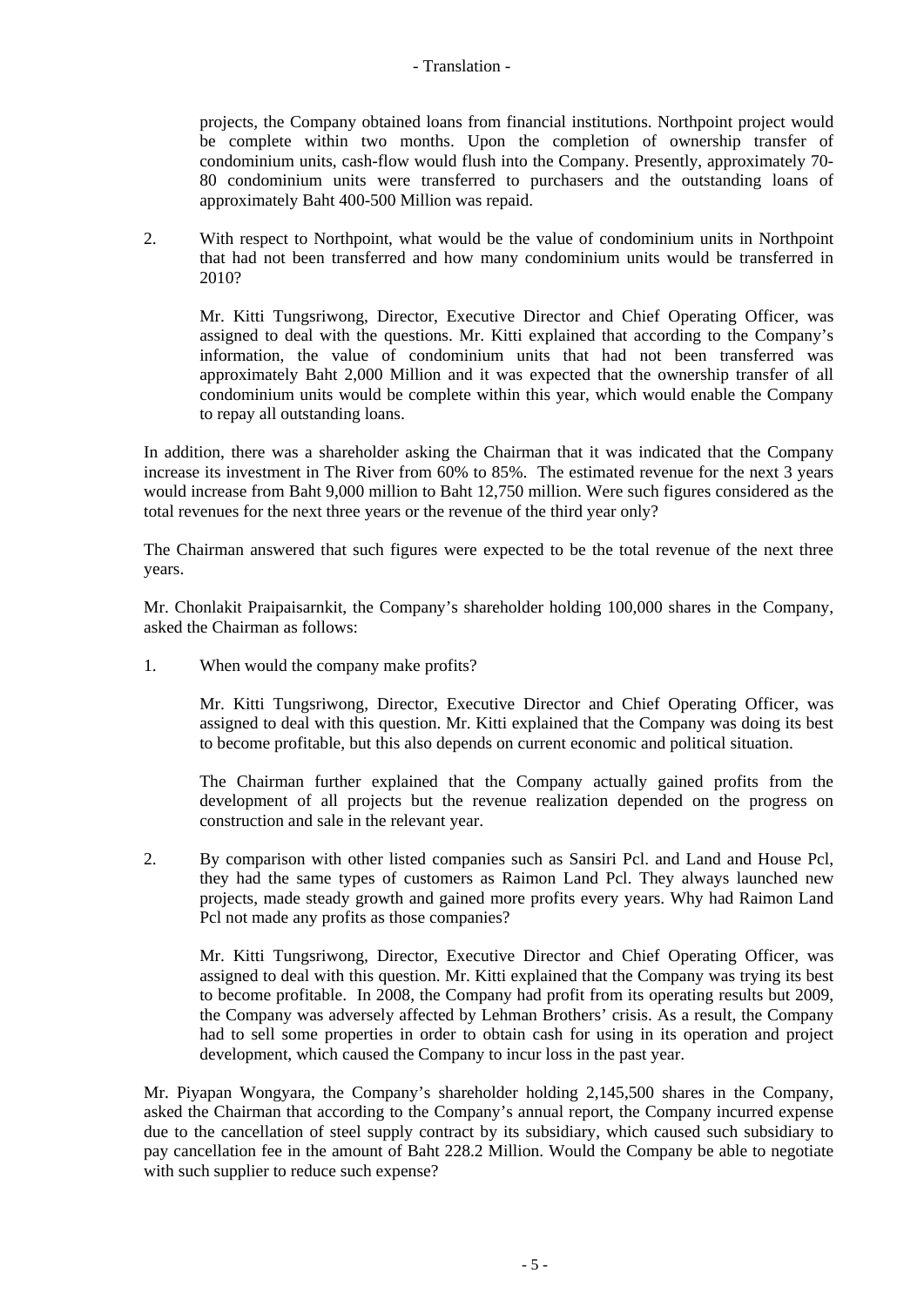Mr. Kitti Tungsriwong, Director, Executive Director and Chief Operating Officer, was assigned to deal with this question. Mr. Kitti explained that at the time the Company entering into steel supply contract, the steel price in the market was rapidly going up. If this continued, the cost of steel would increase. Therefore the subsidiary decided to enter into steel supply contract with a supplier. At that time the steel price was around Baht 37-38 per 1 kilogram. After Lehman Brothers' crisis, the steel price in market dramatically reduced to around Baht 17-18 per 1 kilogram. In order to reduce cost and expense that the subsidiary would be required to pay such supplier according to the contract in the total amount of Baht 600 million, the subsidiary entered into negotiation with such supplier to terminate the contract, which caused the subsidiary to pay cancellation fee to the supplier. The subsidiary and the supplier then entered into a new contract with the contract price of Baht 500 million, which reduced the steel cost of not less than Baht 100 million..

**Resolution** The Meeting unanimously resolved that audited balance sheet and profit and loss statements for the fiscal year ended as at 31 December 2009, be approved by 1,519,905,362 votes (being 100% of the total votes of the shareholders in attendance) with neither objection nor abstention.

#### **4. To consider and approve the non-appropriation of profit as legal reserve and the non-payment of dividend in respect of the operating results for the fiscal year ended as at 31 December, 2009**

The Chairman informed the Meeting that The Company has accumulated loss of Baht 136.2 Million in respect of its operating results for the fiscal year ended as at 31 December 2009 (according to its audited financial statements ended as at 31 December 2009). As a result, the appropriation of profit as legal reserve and payment of dividend cannot be made. According to the Company's dividend policy, the Company may pay dividend in form of cash of not more than 50 percent of the net profit after tax and legal reserve, when the Company has profit and no accumulated loss.

Therefore the Meeting was asked to consider and approve the non-appropriation of profit as legal reserve and the non-payment of dividend in respect of the operating results for the fiscal year ended as at 31 December 2009.

**Resolution** The Meeting unanimously resolved that the non-appropriation of profit as legal reserve and the non-payment of dividend in respect of the operating results for the fiscal year ended as at 31 December 2009 according to the above details, be approved by 1,519,905,362 votes (being 100% of the total votes of the shareholders in attendance) with no objection nor abstention.

#### **5. To consider and approve the appointment of directors replacing those who retire by rotation and the directors' remuneration for 2010**

 The Chairman informed the Meeting that according to the Public Companies Act B.E. 2535 at every annual general meeting of shareholders, one-third (1/3) of the directors, or if it is not a multiple of three, then the number nearest to one-third  $(1/3)$  must retire from office. There must be a drawing by lots to determine the directors retiring on the first and second years following the conversion into a public company. In subsequent years, the directors who occupy the position for the longest period must retire by rotation. At the 2010 AGM, the directors who retired by rotation were as follows:

- 1. Mr. Talal J M A Al Bahar
- 2. Mr. Werner Johannes Burger
- 3. Mr. Kitti Tungsriwong

 The Meeting was then proposed to consider and approve the re-appointment of such directors who retired by rotation to be the Company's directors for another term and the Directors' remuneration for 2010, of not more than Baht 5,000,000, provided that the Board of Directors would be authorised to allocate the director's remuneration for 2010 to the directors as the Board deemed appropriate.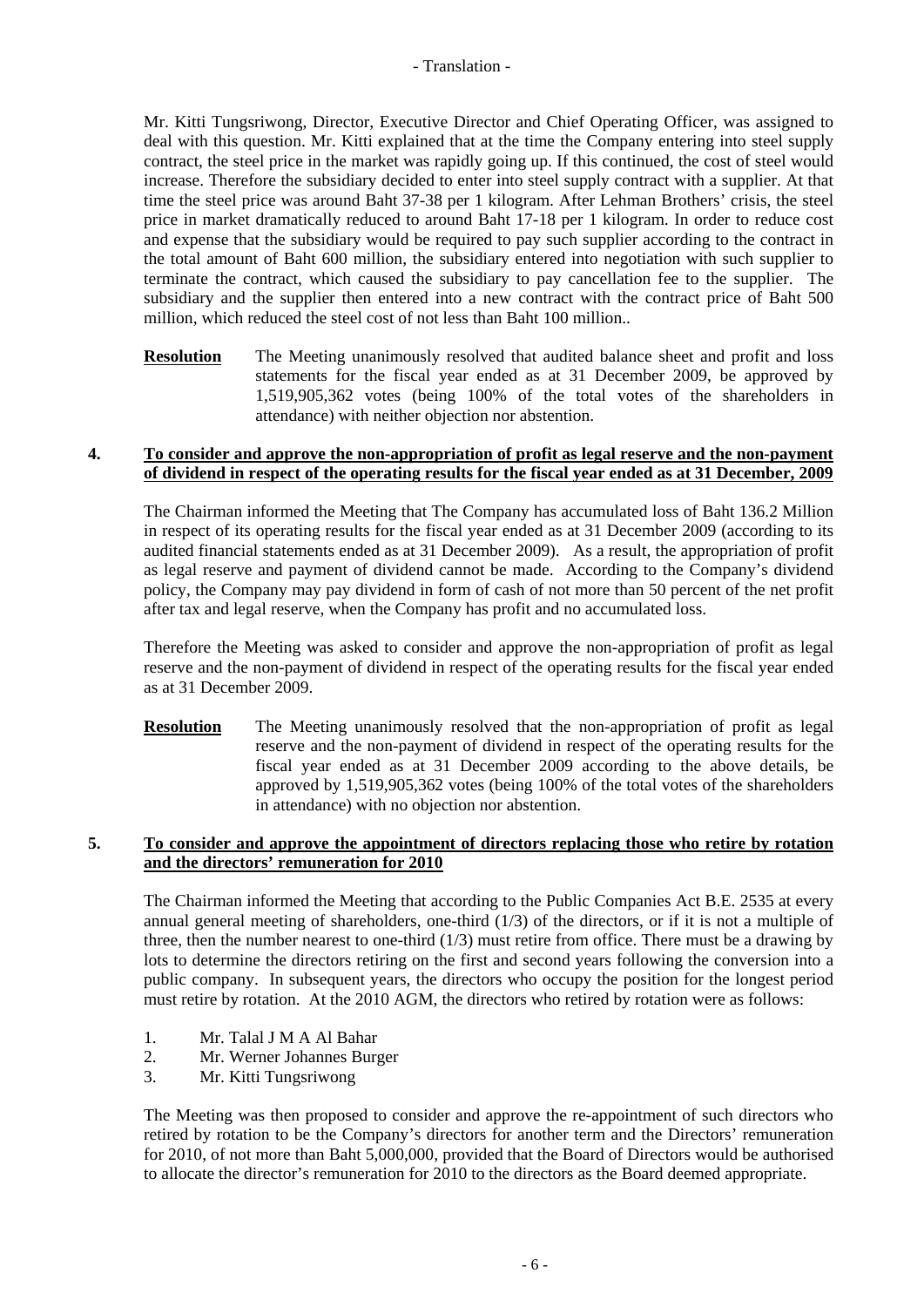Mr. Suwit Laohaponwattana, the Company's shareholder holding 11,889,507 shares in the Company, asked the Chairman regarding the re-appointment of directors whether the attendance to board's meeting of each director was taken into account? According to the Company's annual report, Mr.Talal J M A Al Bahar had never attended the Board of Directors' Meeting.

The Chairman explained that for the directors that stayed abroad, the Company always communicated with them through telephone conference. Though such directors could not attend board's meeting, the Company always managed to coordinate with and report the Company's operating results to them.

**Resolution** The Meeting resolved as follows:

- 1. The Meeting unanimously resolved Mr. Talal J M A Al Bahar be reappointed as the Company's directors for another term with 1,519,905,362 votes (being 100% of the total votes of the shareholders in attendance) with no objection and abstention.
- 2. The Meeting unanimously resolved that Mr. Werner Johannes Burger be reappointed as the Company's directors for another term with 1,519,905,362 votes (being 100% of the total votes of the shareholders in attendance) with no objection and abstention.
- 3. The Meeting resolved that Mr. Kitti Tungsriwong be re-appointed as the Company's directors for another term with 1,519,038,402 votes for approval, being 99.94% of the total votes of the shareholders in attendance, - votes of disapproval and 866,960 votes for abstention.
- 4. The Meeting unanimously resolved that the directors' remuneration for 2010 according to the above details be approved with 1,519,905,362 votes (being 100% of the total votes of the shareholders in attendance) with no objection and abstention.

## **6. To consider and approve the appointment of the Company's auditors and their remuneration for 2010**

The Chairman informed the Meeting that Section 120 of the Public Companies Act requires that every year the annual general meeting of shareholders appoints the Company's auditors and determines their remuneration. The existing auditors may be reappointed.

In addition, the notification of the Securities and Exchange Commission no. Kor Jor. 39/2548 regarding rules, criteria and procedures for disclosure of financial status and operating results of securities issuing companies (item no. 20) and the notification of the Capital Market Supervisory Board no. Tor Jor. 11/2552 regarding rules, criteria and procedures for disclosure of financial status and operating results of securities issuing companies requires that such companies ensures the rotation of their auditors if such auditors have performed their duties for 5 consecutive accounting years. However the Company is not required to engage a new audit firm which means the Company may appoint any auditors in the existing audit firm to replace the existing auditors.

The audit committee recommends that Mr. Narong Puntawong, Certified Public Accountant No. 3315 and/or Mr. Supachai Phanyawattano, Certified Public Accountant No. 3930 and/or Mrs. Chonlaros Suntiasvaraporn, Certified Public Accountant No. 4523, of Ernst & Young Co., Ltd. be appointed as the Company's auditors for 2010 with their remuneration of not more than Baht 1,200,000 per annum.

No relationships or interests arise between the nominated auditors and the Company or any of its executives, major shareholders or their affiliates.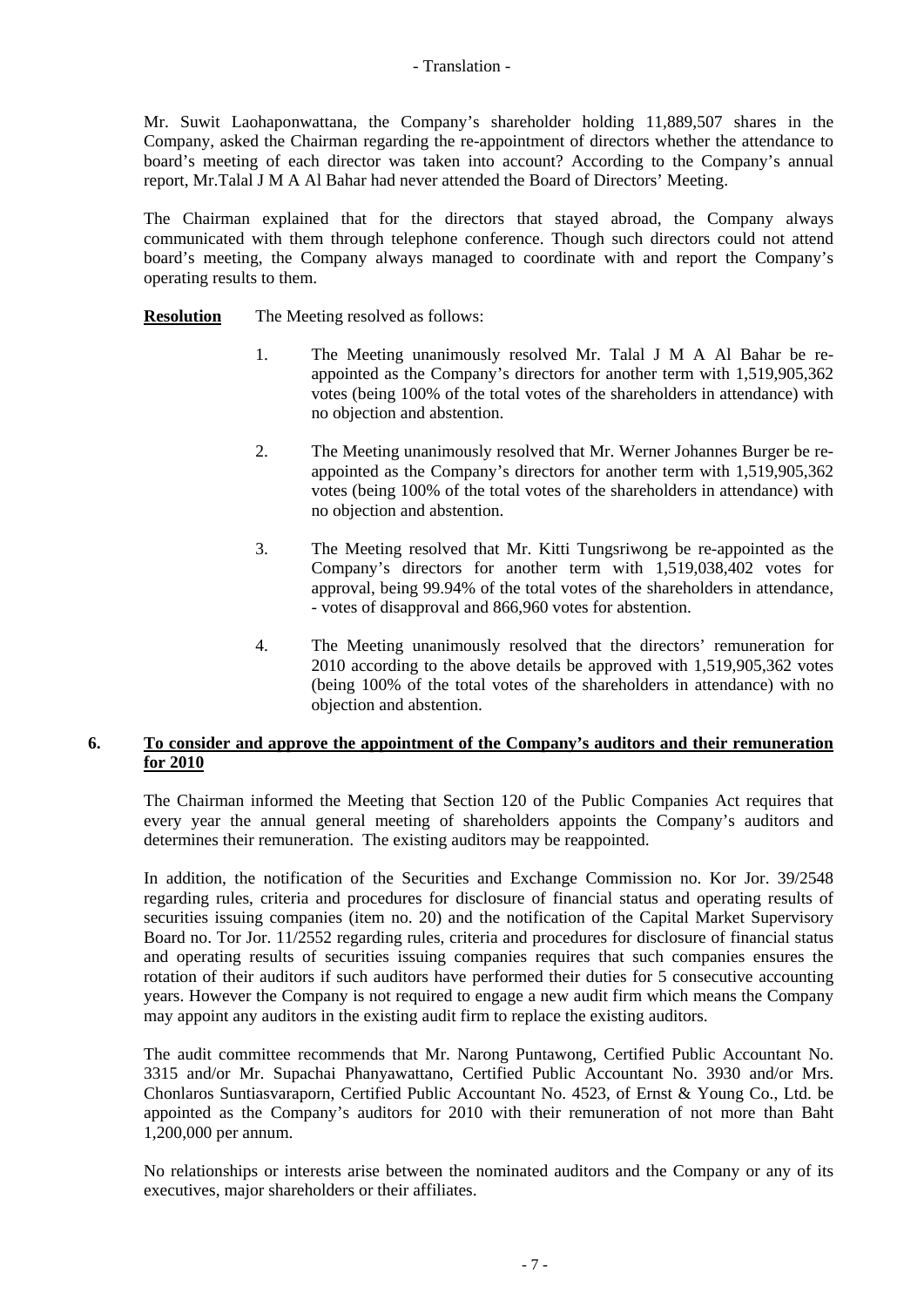The Chairman therefore proposed that the Meeting consider and approve the appointment of Mr. Narong Puntawong, Certified Public Accountant No. 3315 and/or Mr. Supachai Phanyawattano, Certified Public Accountant No. 3930 and/or Mrs. Chonlaros Suntiasvaraporn, Certified Public Accountant No. 4523, of Ernst & Young Co., Ltd. be appointed as the Company's auditors for 2010 with the remuneration of not more than Baht 1,200,000 per annum.

**Resolution** The Meeting unanimously resolved that Mr. Narong Puntawong, Certified Public Accountant No. 3315 and/or Mr. Supachai Phanyawattano, Certified Public Accountant No. 3930 and/or Mrs. Chonlaros Suntiasvaraporn, Certified Public Accountant No. 4523, of Ernst & Young Co., Ltd., be appointed as the Company's auditors with the remuneration of not more than Baht 1,200,000 per annum by 1,519,905,362 votes (being 100% of the total votes of the shareholders in attendance) with no objection nor abstention.

### **7. To consider and approve the reduction of the Company's registered capital and amendment to Clause 4 of the Memorandum of Association of the Company**

The Chairman informed the Meeting that the Company wishes to reduce the Company's registered capital by canceling 61,787,834 shares at the par value of Baht 1 each, being Baht 61,787,834, which were reserved for the exercise of the warrants issued to the Company's directors and employees under the Employee Stock Option Plan (ESOP) that become expired.

Currently, the registered capital of the Company equals to Baht 3,312,173,403, divided into 3,312,173,403 ordinary shares at the par value of Baht 1 each, and paid-up capital equals to Baht 3,250,385,569, divided into 3,250,385,569 ordinary shares at the par value of Baht 1 each.

The Chairman therefore proposed that the Meeting consider and approve the reduction of the Company's registered capital from Baht 3,312,173,403 to Baht 3,250,385,569 divided into 3,250,385,569 ordinary shares at the par value of Baht 1 each by canceling 61,787,834 authorized but unissued shares with the par value of Baht 1 each (which were reserved for the exercise of the warrants that become expired) and the amendment to Clause 4 of the Memorandum of Association as to reflect the reduction of the Company's registered capital according to the following details,

| Clause 4 | Registered<br>capital | 3,250,385,569 | Baht          | Three thousand<br>(Baht)<br>two hundred and fifty<br>million three<br>hundred<br>eighty five thousand five<br>hundred sixty nine)   |  |  |  |
|----------|-----------------------|---------------|---------------|-------------------------------------------------------------------------------------------------------------------------------------|--|--|--|
|          | Divided into          | 3,250,385,569 | <b>Shares</b> | thousand<br>(Three)<br>two<br>hundred and fifty million<br>three hundred eighty five<br>thousand five hundred<br>sixty nine shares) |  |  |  |
|          | At par value of       | 1             | Baht          | (Baht One)                                                                                                                          |  |  |  |
|          | Classified into       |               |               |                                                                                                                                     |  |  |  |
|          | Ordinary<br>shares    | 3,250,385,569 | <b>Shares</b> | (Three)<br>thousand<br>two<br>hundred and fifty million<br>three hundred eighty five<br>thousand five hundred<br>sixty nine shares) |  |  |  |
|          | Preference<br>shares  | -None-        | <b>Shares</b> | (None)                                                                                                                              |  |  |  |